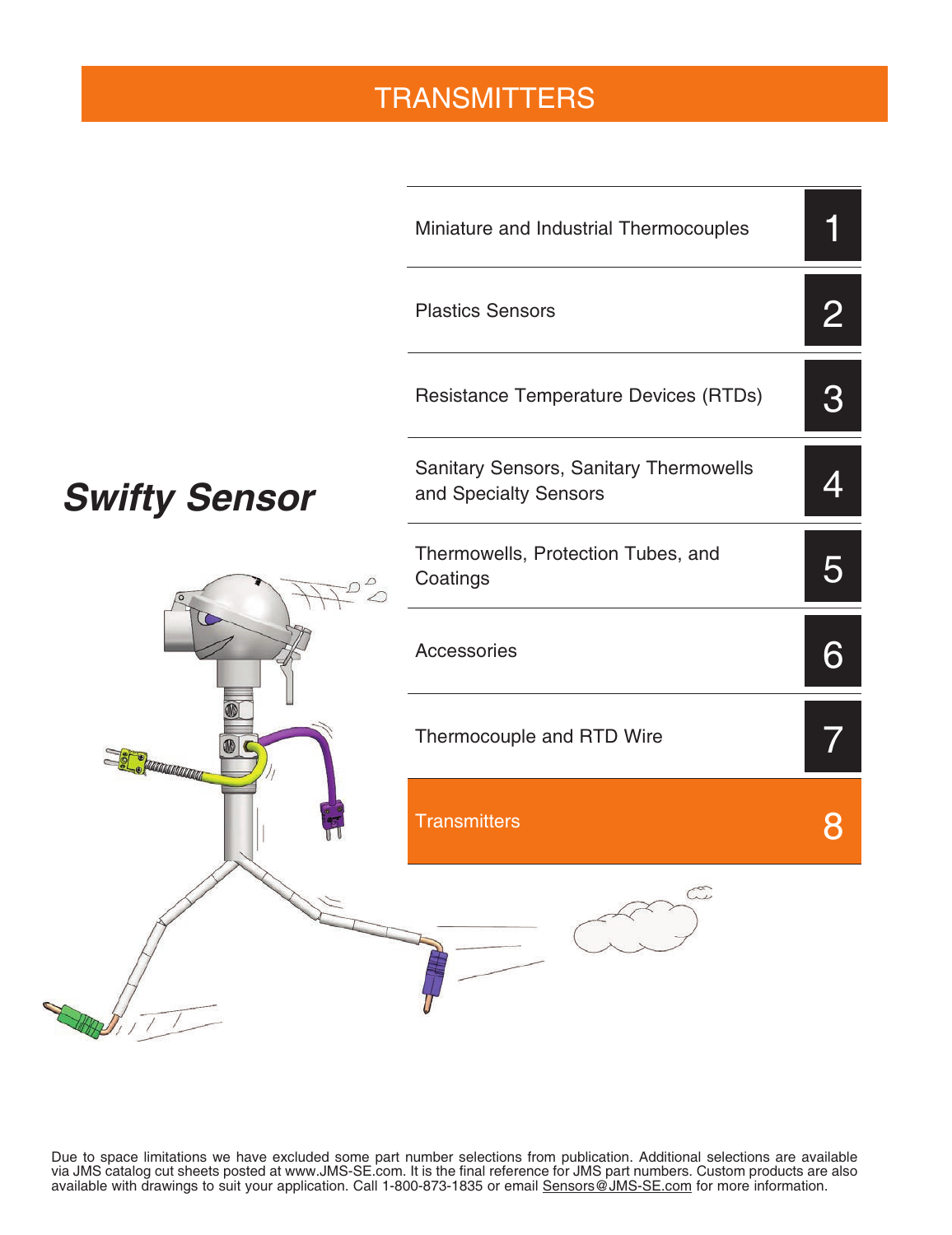#### INTEGRAL TRANSMITTERS WITH HOUSING AND INDICATOR



The 888 series specified with these ordering symbols include a temperature sensor assembly with an integral transmitter and indicator. The sensors are 316 stainless steel and 1/4" outside diameter. Thermocouples have ungrounded junctions. RTD's have a 3 wire configuration and a 0.00385 alpha. The most popular assembly features a spring-loaded fitting with a thermowell.

| #1  | <b>DESCRIPTION [18]</b>                                                                                                            |                                                                                                                                 |                                                                                |                               |                                                                                                                                                                                                                                                                                                                                                                                                                                                                                                                                                                     |                   |  |  |  |  |  |  |
|-----|------------------------------------------------------------------------------------------------------------------------------------|---------------------------------------------------------------------------------------------------------------------------------|--------------------------------------------------------------------------------|-------------------------------|---------------------------------------------------------------------------------------------------------------------------------------------------------------------------------------------------------------------------------------------------------------------------------------------------------------------------------------------------------------------------------------------------------------------------------------------------------------------------------------------------------------------------------------------------------------------|-------------------|--|--|--|--|--|--|
| 888 | Transmitter (Includes housing and digital indicator).<br>(Specifications for GS & GV housing styles see illustrations on page 8-2) |                                                                                                                                 |                                                                                |                               |                                                                                                                                                                                                                                                                                                                                                                                                                                                                                                                                                                     |                   |  |  |  |  |  |  |
|     | #2                                                                                                                                 |                                                                                                                                 | TYPE OF TRANSMITTER [8-18]                                                     |                               |                                                                                                                                                                                                                                                                                                                                                                                                                                                                                                                                                                     |                   |  |  |  |  |  |  |
|     | H<br>N<br>$\overline{\phantom{a}}$<br>E<br>D<br>X                                                                                  | Non-isolated<br><b>Hart Protocol</b><br>Intrinsically safe*<br>Other, specify                                                   | Isolated (Standard)<br>Intrinsically safe/Hart Protocol*                       |                               | *FM intrinsically safe<br>class I, Div. 1&2, Groups A,B,C,D,<br>class I, zone 0, AExia IIC T6                                                                                                                                                                                                                                                                                                                                                                                                                                                                       |                   |  |  |  |  |  |  |
|     | #3<br><b>SINGLE INPUT</b>                                                                                                          |                                                                                                                                 |                                                                                |                               |                                                                                                                                                                                                                                                                                                                                                                                                                                                                                                                                                                     |                   |  |  |  |  |  |  |
|     |                                                                                                                                    | J<br>T<br>Κ<br>E<br>S<br>$\mathsf{R}$<br>B<br>N<br>C<br>3<br>$\overline{4}$<br>X                                                | Other, specify<br>#4<br>to $\degree$ C<br>. to $\mathbin{{\rightharpoonup}}$ F | List desired temperature span | Iron/Constantan thermocouple<br>Copper/Constantan thermocouple<br>Chromel/Alumel thermocouple<br>Chromel/Constantan thermocouple<br>Platinum 10% Rhodium/Pure Platinum thermocouple<br>Platinum 13% Rhodium/Pure Platinum thermocouple<br>Platinum 6% Rhodium/Platinum 30% Rhodium thermocouple<br>Nicrosil/Nisil thermocouple<br>Tungsten 5% Rhenium/Tungsten 26% Rhenium thermocouple<br>3 wire, 100Ω, Platinum, a=.00385, RTD<br>4 wire, 100 $\Omega$ , Platinum, a=.00385, RTD<br><b>TEMPERATURE RANGE</b><br>List desired temperature span<br>X Other, specify |                   |  |  |  |  |  |  |
|     |                                                                                                                                    |                                                                                                                                 | Z                                                                              | N/A                           |                                                                                                                                                                                                                                                                                                                                                                                                                                                                                                                                                                     |                   |  |  |  |  |  |  |
|     |                                                                                                                                    |                                                                                                                                 |                                                                                | #5<br>F                       | SIGNAL OUTPUT<br>Fieldbus                                                                                                                                                                                                                                                                                                                                                                                                                                                                                                                                           |                   |  |  |  |  |  |  |
|     |                                                                                                                                    |                                                                                                                                 |                                                                                | P<br>4                        | X Other, specify<br>4 to 20 mA                                                                                                                                                                                                                                                                                                                                                                                                                                                                                                                                      |                   |  |  |  |  |  |  |
|     |                                                                                                                                    |                                                                                                                                 |                                                                                |                               | #6                                                                                                                                                                                                                                                                                                                                                                                                                                                                                                                                                                  | <b>INDICATION</b> |  |  |  |  |  |  |
|     |                                                                                                                                    | [] Brackets indicate page numbers where                                                                                         |                                                                                |                               | D<br>Digital, 4-20 mA<br>(Standard)<br>Z<br>No indication                                                                                                                                                                                                                                                                                                                                                                                                                                                                                                           |                   |  |  |  |  |  |  |
|     |                                                                                                                                    | additional helpful information can be found<br>in technical catalog. Now available online<br>at www.JMS-SE.com/TechnicalCatalog |                                                                                |                               | Note: Many other transmitter options are available.<br>(see pages 1-1 & 1-2 for TC)<br>(see pages 3-1 & 3-2 for RTD)<br>(see page 8-3 for stand alone transmitters)                                                                                                                                                                                                                                                                                                                                                                                                 |                   |  |  |  |  |  |  |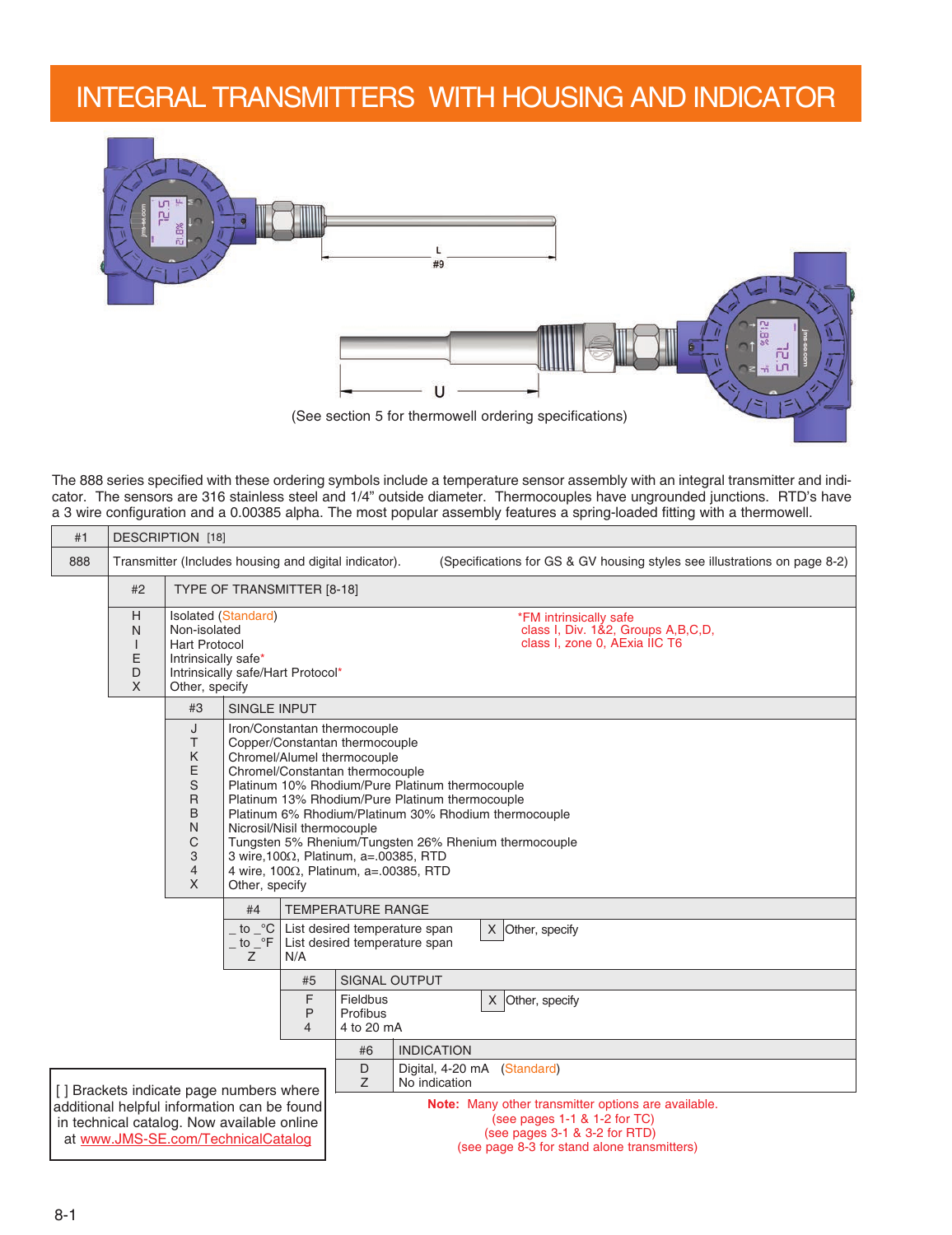#### INTEGRAL TRANSMITTERS WITH HOUSING AND INDICATOR



| X | Other, specify                |                        | <b>NOTE:</b> Different housing options available. (see section 6)                                                                                        |  |  |  |  |  |  |
|---|-------------------------------|------------------------|----------------------------------------------------------------------------------------------------------------------------------------------------------|--|--|--|--|--|--|
|   | #8                            |                        | FITTING TYPE [6-13]                                                                                                                                      |  |  |  |  |  |  |
|   | S<br>W<br>$N^*$<br>$X^*$<br>Z | Other, specify<br>N/A  | Spring-loaded 1/2"x1/2" (NPT)<br>Welded 1/2"x1/2" (NPT)<br>Nipple-Union-Nipple 1/2"x1/2" (NPT)<br>*See page 1-3 for extension<br>assembly configurations |  |  |  |  |  |  |
|   |                               | #9                     | IMMERSION LENGTH IN INCHES (L)                                                                                                                           |  |  |  |  |  |  |
|   |                               | 4<br>6<br>9<br>12<br>X | 4"<br>6"<br>9"<br>12"<br>Other, specify                                                                                                                  |  |  |  |  |  |  |
|   |                               |                        | Not applicable/probe not included (example: field mounted transmitter)                                                                                   |  |  |  |  |  |  |